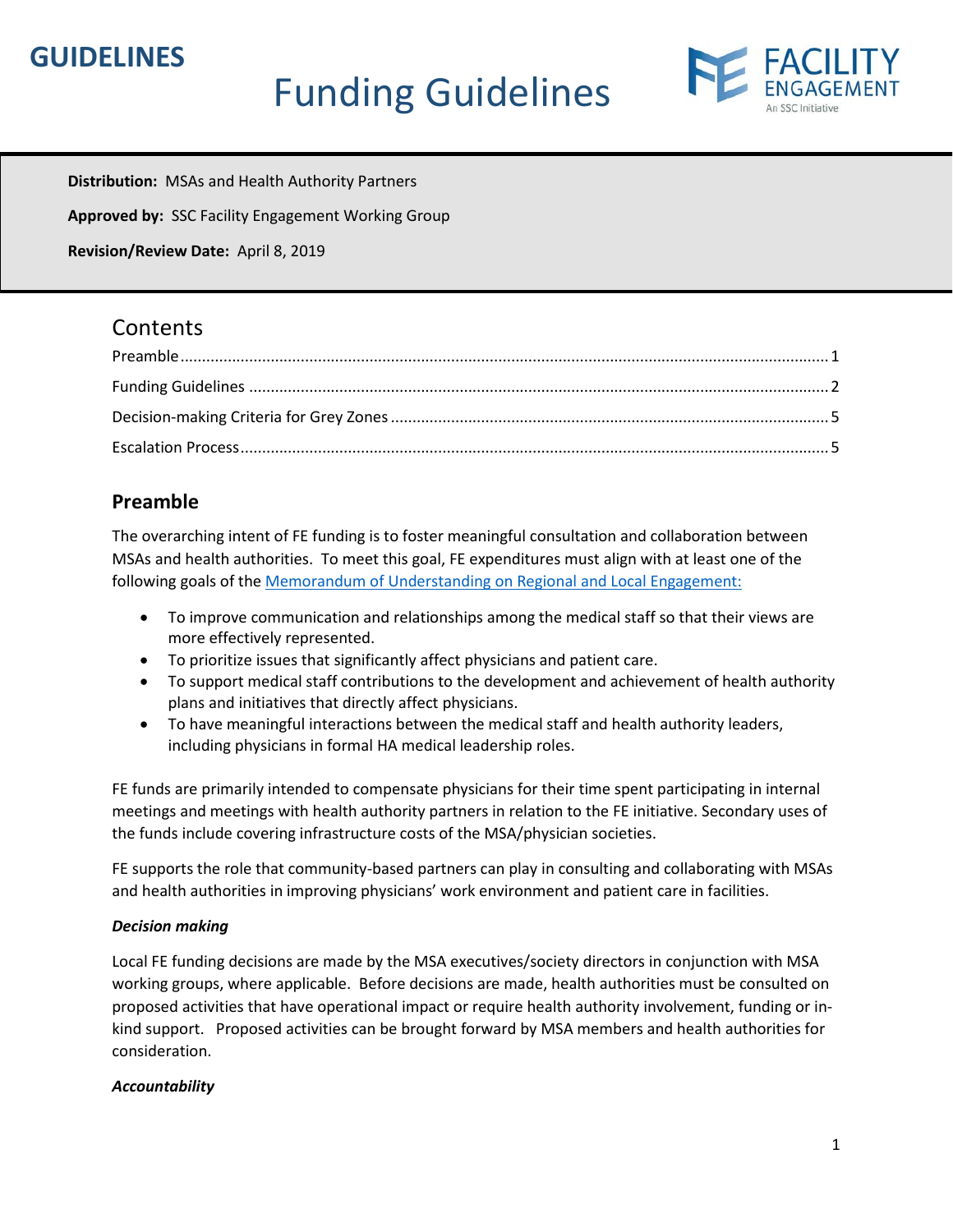MSA executives/society directors have a fiduciary duty to the taxpayers of BC and the Specialist Services Committee to ensure that funding decisions align with the Memorandum of Understanding's goals. At the same time, they must be cost-conscious and accountable in their approach. All funding decisions must be able stand up to the scrutiny of Specialist Services Committee, MSA members, and ultimately the public.

## <span id="page-1-0"></span>**Funding Guidelines**

The purpose of the guidelines is to provide greater clarity to MSAs and health authorities on the prohibited uses of Facility Engagement (FE) funds, and other frequently asked areas of use that are not explained in the MOU. Recognizing that MSAs will continue to encounter grey zones in funding through the course of the initiative, criteria are also provided to assist in their decision-making.

#### *Supplementary guidelines for select MOU funding criteria*

- **1. Clinical equipment:** FE funds may not be used for the purchase of equipment or tools used by clinicians or health authority employees that involves direct or indirect patient care, or patient information/data.
- **2. Clinical service:** FE funds may not be used for the compensation of clinicians, health authority employees or contractors in the delivery of direct and indirect patient care.

#### **3. Compensation for meeting attendance:**

- a. With approval from the MSA working group, FE funds can pay for MSA members' participation at meetings, or a portion thereof, with MSA members and/or health authority partners that are not associated with:
	- i. quality assurance investigations, activities associated with members' practice reviews, or standard department/division or facility quality assurance activities (e.g., morbidity and mortality rounds, case reviews);
	- ii. attendance at department/division meetings<sup>[1](#page-1-1)</sup> or MSA meetings as required by the medical staff rules; and,
	- iii. quality assurance committees associated or reporting to the Medical Advisory Committee at any level.
- b. FE funds can pay for MSA members' attendance at Medical Advisory Committee meetings at the health authority-wide, regional and local levels.
- c. Physicians who attend meetings as part of their contract deliverables with the health authority, and health authority operational leaders are not eligible for FE funding.
- d. FE funds cannot be used to purchase non-cash gifts for meeting attendees who are receiving sessional payment.

<span id="page-1-1"></span> $1$  Matters discussed at department/division meetings include: call schedules, recruitment, resource allocation, equipment and space requests if applicable, issues or complaints about or raised by other departments, and assigning or dividing up attendance for other meetings and committees. For facilities that do not have department meetings, FE funds cannot be used to cover physicians' time discussing matters typically discussed at department meetings.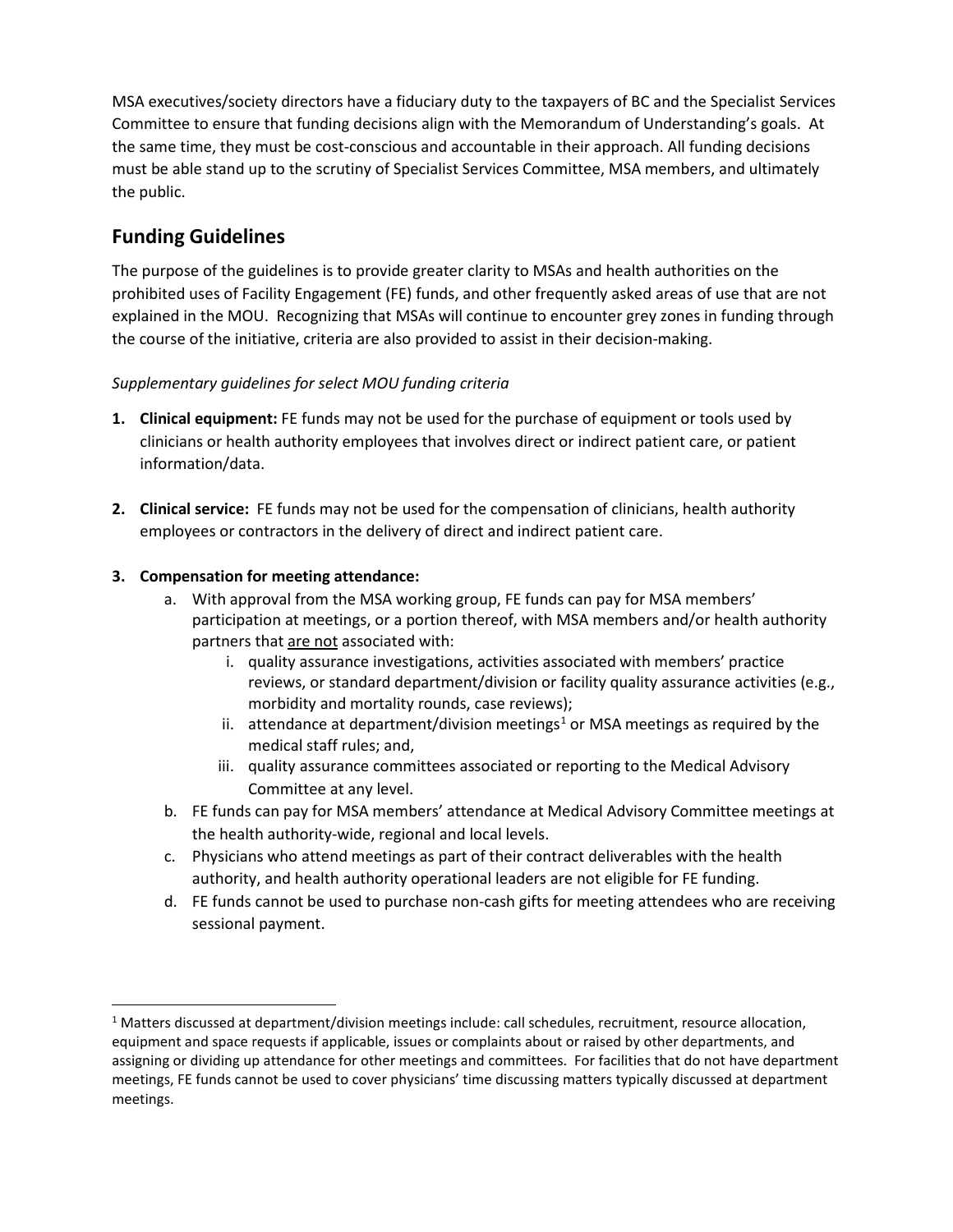**4. Donations:** FE funds cannot be used for charitable donations or to purchase non-cash gifts for members of the public or auxiliary organizations.

#### *SSC FE Working Group Enhancements to the MOU provisions*

#### **5. Capital projects:**

- a. FE funds may be used for capital projects or renovations (e.g., physician lounges) to a onetime total limit (i.e., does not renew each year) of 15% of their annual site funding or \$40,000, whichever limit is **higher**. It is recommended for MSAs to work with health authority partners to identify opportunities for cost-sharing.
- b. FE funding is not intended for capital projects or renovations where the funding responsibility rests elsewhere, regardless of whether the funding for these projects is considered inadequate.

#### **6. Project infrastructure:**

- a. MSAs must consider if and how projects are sustained beyond pilot phases by engaging with key stakeholders early in development.
- b. FE funding can be used to hire contracted staff to assist with the operationalization of projects approved by the MSA executives and/or MSA working group (e.g., evaluation, data collection and analysis, project coordination and tracking).
- **7. Other Joint Clinical Committee projects seeking sustainability funding:** When assessing the appropriateness of using FE funding for Joint Clinical Committee funded projects (e.g., GPSC, Divisions of Family Practice, Shared Care), the following should be considered:
	- a. the relevance of the project to address facility-based issues;
	- b. the extent of MSA and health authority involvement;
	- c. whether funding responsibility rests elsewhere, regardless of whether funding for those activities is considered adequate; and,
	- d. if there are cost-sharing opportunities, where applicable.

#### **8. Physician research and quality projects:**

- a. FE funds can be used for quality improvement projects<sup>[2](#page-2-0)</sup> that encompass the Institute of Health Improvement Quadruple Aim (i.e., improving patient outcomes, improving patient and provider experience, reducing costs), involve multiple physician groups and/or collaboration with health authority partners.
- b. FE funds cannot be used for physician research projects<sup>[3](#page-2-1)</sup>.

<span id="page-2-0"></span> <sup>2</sup> **Quality improvement** aims to improve internal processes, practices, costs or productivity by assessing an existing practice; applies a flexible design on ongoing feedback through Plan Do Study Act cycle; and, is completed quickly through rapid cycles.

<span id="page-2-1"></span><sup>3</sup> **Research** aims to generate new knowledge that is generalizable to the wider population; test a new practice, theory or intervention; and, its design is tightly controlled in order to limit the effect of confounding variables on the variables of interest. For further information, please click here: Is it research or quality improvement?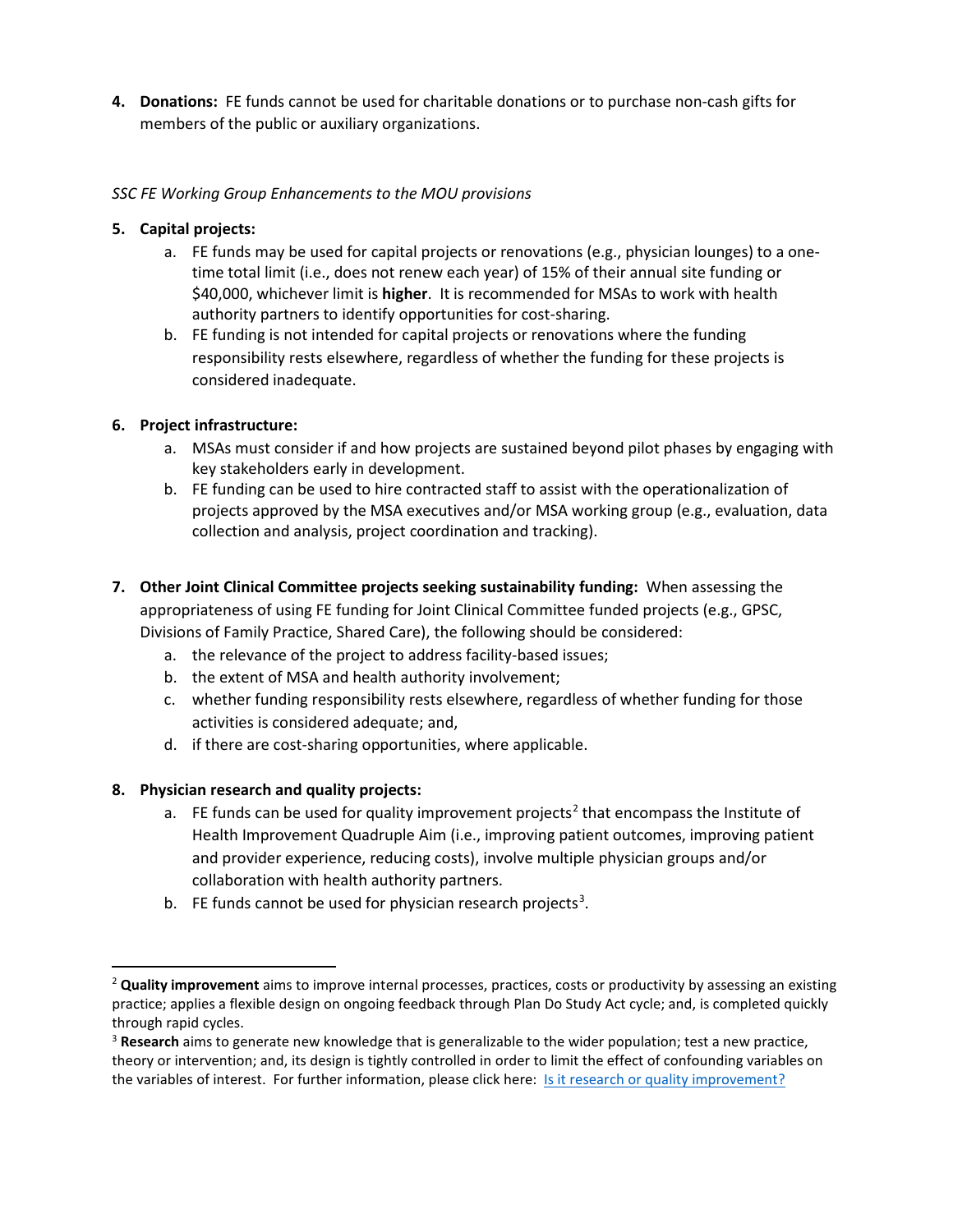#### **9. Training:**

- a. FE funds cannot be used to pay physicians' sessionals and expenses for required CME accredited clinical training.
- b. Alternative funding sources should first be considered for clinical training that is not required for maintaining a license or privileges. If a MSA decides to use FE funding for non-required clinical training, it must involve multiple physicians groups or the majority of the MSA. FE funds cannot be used to pay physicians' sessionals for attending non-required CME accredited clinical training.
- c. MSAs are encouraged to explore alternative funding sources for non-clinical training before utilizing FE funds. If FE funds are used, it can be used to support accredited and nonaccredited non-clinical training (e.g., speakers' fees, physician sessionals and expenses) provided that multiple physician groups or the majority of the MSA can benefit. Areas of non-clinical training relevant to MSAs include communication, conflict resolution, and leadership.

#### **10. PQI/FE work:**

- a. FE funding can be used to pay for Physician Quality Improvement graduates' time spent training and guiding their MSA colleagues on MSA endorsed quality projects.
- b. FE funding can be used to pay MSA members' time in working with the PQI-funded physicians on their projects at various stages (e.g., design, implementation, evaluation).

#### **11**. **Events:**

Excluding physician sessionals, FE funds can be used for events that aim to foster relationship building amongst MSA members and with other stakeholders including health authority and community partners, and/or promote awareness and participation of FE activities. Attendees who do not have a direct role in facility engagement (e.g., family members) cannot have their individual expenses covered by FE and/or be remunerated for their participation time.

#### **12. Wellness Activities:**

- a. FE funds can be used to support activities, including evaluation, at a work group or system level that addresses factors contributing to physician wellbeing and burnout. E.g., strategies that enable safe and effective patient care, support workflow and efficient capture of information (e.g., electronic medical records), mitigate excessive work and time burdens on physicians, improve physician peer-to-peer communication, conflict resolution, and work place culture.
- b. FE funds cannot be used for activities that promote personal well-being or interests outside of medicine that is the responsibility of the individual (e.g., extracurricular fitness or cultural activities, personal resiliency training). Under the CanMEDS Professional Role, it is recognized that, to provide optimal patient care, physicians must take responsibility for their own health and manage influences on personal well-being. Physicians in crisis are recommended to contact the Physician Health Program at Doctors of BC. [https://www.physicianhealth.com/how-we-can-help/services-for-physicians](https://nam04.safelinks.protection.outlook.com/?url=https%3A%2F%2Fwww.physicianhealth.com%2Fhow-we-can-help%2Fservices-for-physicians&data=02%7C01%7C%7C328cc2d87d6a45bdd9e908d6a4188823%7C84df9e7fe9f640afb435aaaaaaaaaaaa%7C1%7C0%7C636876822595487917&sdata=x87lTeB0VONMvpnKJsVuM%2Fuby1MqA1oPhcP3fN5thrw%3D&reserved=0)